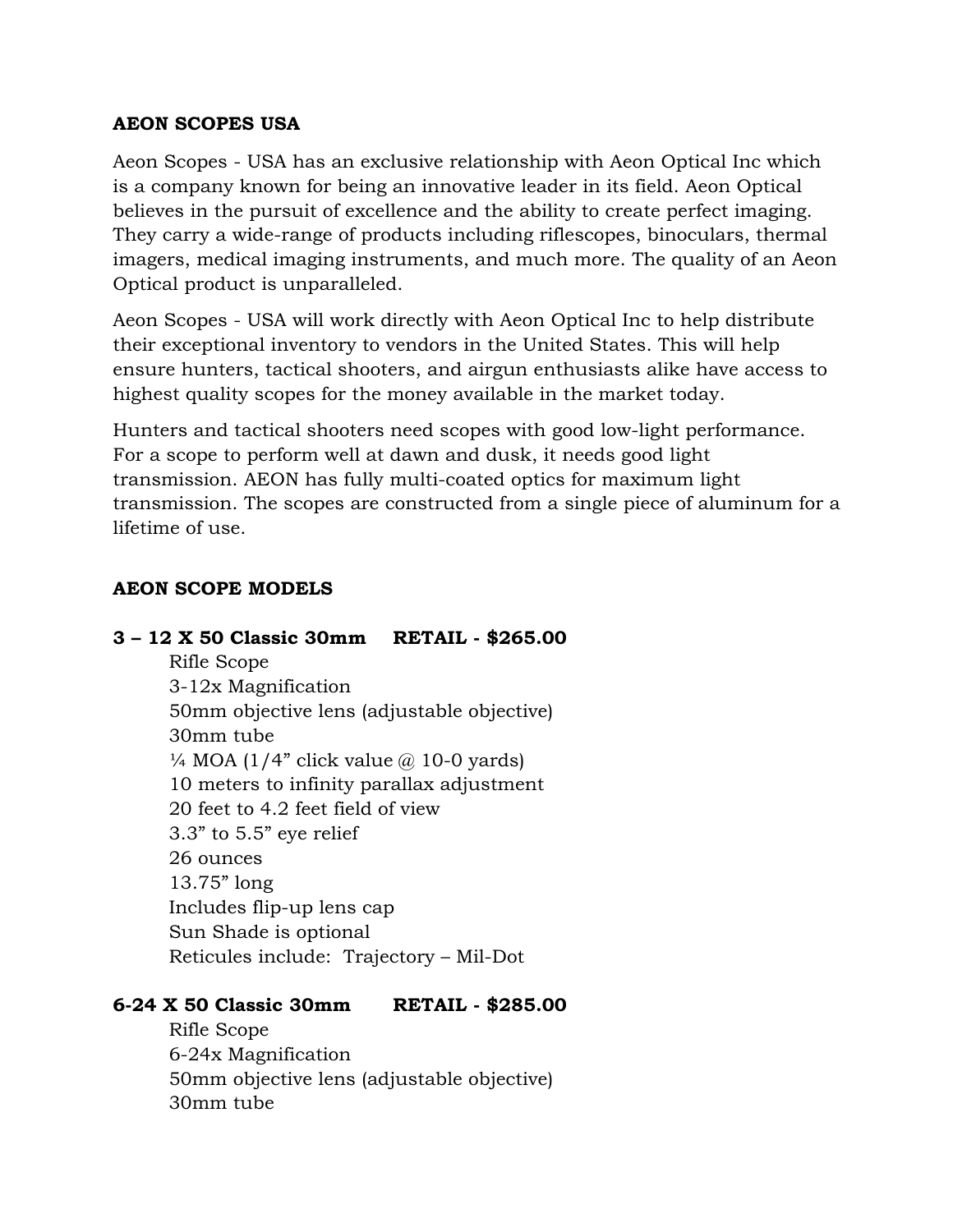$\frac{1}{4}$  MOA (1/4" click value @ 10-0 yards) 10 meters to infinity parallax adjustment 16 feet to 4.2 feet field of view 3.0" to 4.25" eye relief 26 ounces 13.75" long Includes flip-up lens cap Sun Shade is optional Reticules include: Trajectory – Mil-Dot

# **8-32 X 50 Classic 30mm RETAIL - \$295.00**

Rifle Scope 8-32x Magnification 50mm objective lens (adjustable objective) 30mm tube  $\frac{1}{4}$  MOA (1/4" click value @ 10-0 yards) 10 meters to infinity parallax adjustment 13 feet to 3.25 feet field of view 3.2" to 4.7" eye relief 26 ounces 13.75" long Includes flip-up lens cap Sun Shade is optional Reticules include: Trajectory – Mil-Dot – Target – Field Target

## **10-40 X 56 Classic 30mm RETAIL - \$315.00**

Rifle Scope 10-40x Magnification 50mm objective lens (adjustable objective) 30mm tube  $\frac{1}{4}$  MOA (1/4" click value  $\omega$  10-0 yards) 10 meters to infinity parallax adjustment 10.80 feet to 2.90 feet field of view 3.0" to 5.0" eye relief 31 ounces 13.75" long Includes flip-up lens cap Sun Shade is optional Reticules include: Trajectory – Target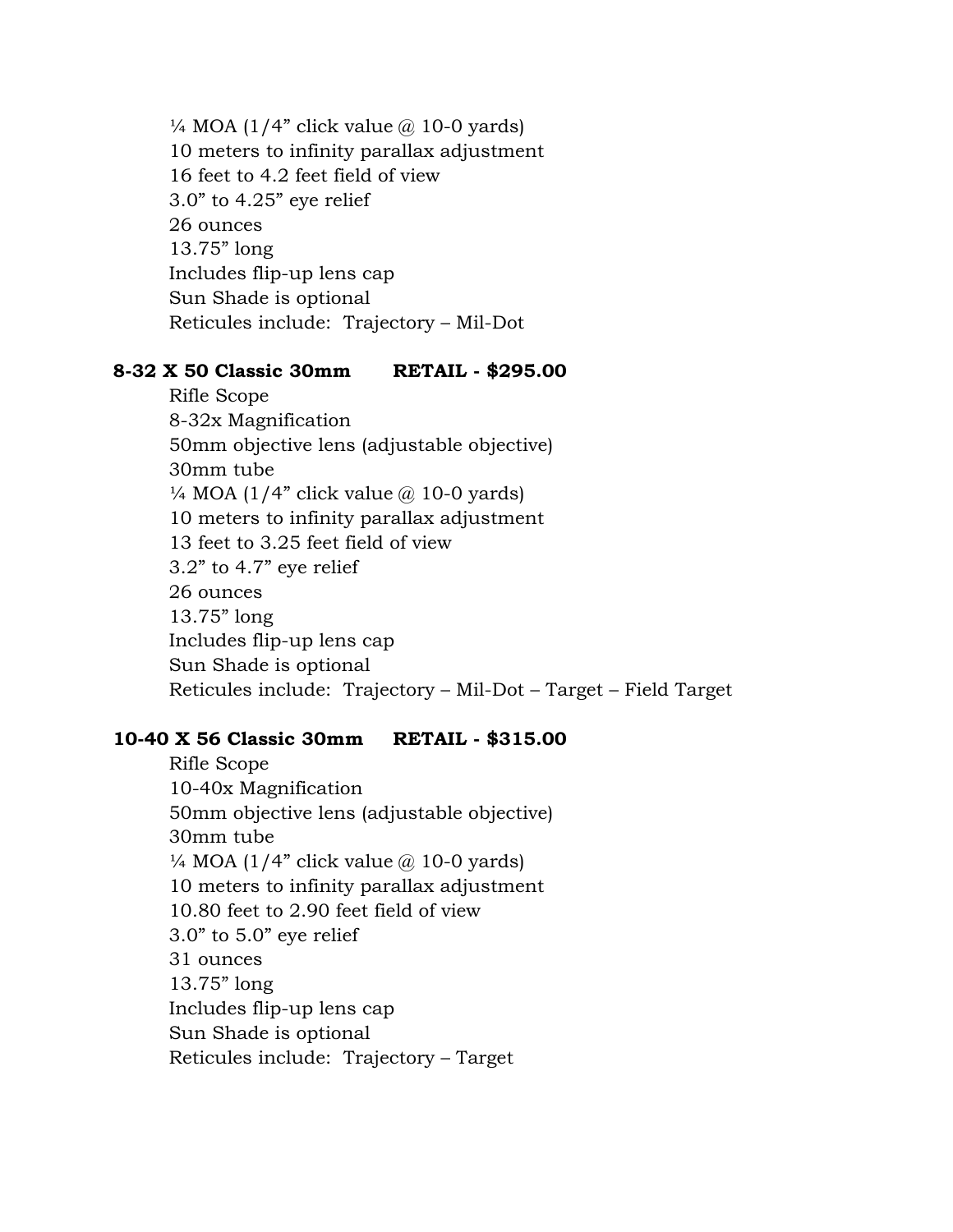# **INSTRUCTIONS**

### **Introduction**

Congratulations on your purchase of this fine scope! We hope you are as pleased with it as other customers have been. This document has been written by one of those very satisfied customers in hopes that it will ease your path to very beneficial use of your scope. I purchased mine for a spring powered air rifle to be used principally for Bench Rest competition. So there will be some bias in my remarks and instructions. I also will occasionally be doing some Field Target shooting and the necessities of that will occasionally be mentioned. To help all our customers the following instructions assume you have never done this before and need full instructions. One other point: as the AEON scopes were developed by and for pellet gun shooters all the below instructions are pointed at them. If you have purchased your AEON scope for a firearm congratulations on your inventive thinking and please adjust the yardage distances for your particular weapon.

### **Mounting your AEON Scope**

The first task in mounting your AEON scope is to mount your scope rings on your rifle positioning them so that they will only touch the narrowest portion of the tube. They must not touch the "bell" portion of the tube at the front that expands to the Objective lens (the front lens). They must not touch the expansion to the center part of the tube where the controls are. Lastly, they must not touch the expansion that leads to the eyepiece at the back of the scope. If you have shallow holes in the top of your rifle's receiver that are used hold the scope rings in place from recoil of the rifle, I would strenuously advise you to get rings that have the necessary screw in the rear ring and use it. Usually you will have some playing room along the top of the rifle so that you can move the rings back and forth; I did on my rifle.

Next, mount the scope to the rings and do not tighten. Now slide the rings and scope back and forth until the scope picture feels right for you. If you have a spring powered rifle and need to use a hole in the top of the receiver then adjust for that as well. When you have done that make sure that you will have no trouble loading the rifle. (This can become a serious issue with a spring powered rifle with an under lever cocking mechanism.) Most modern rings tighten with an Allen wrench which is a lever so be careful. First, tighten the rings to the receiver snugly. Before tightening the scope in place you need to securely support the rifle so that the barrel is horizontal and the butt of the stock is vertical from side to side. When you have done that take a level in front of the scope, set it up level, and then make the horizontal lines of the reticle parallel to the bottom of the level. If this is a problem you can also use a plumb line and check against the vertical lines of the reticle. Now tighten, again carefully and be sure that you proceed carefully. Tighten each screw little bit and proceed to other screws so that no particular screw is much tighter than any other. Tighten so that the spaces on between the top and bottom parts of all rings are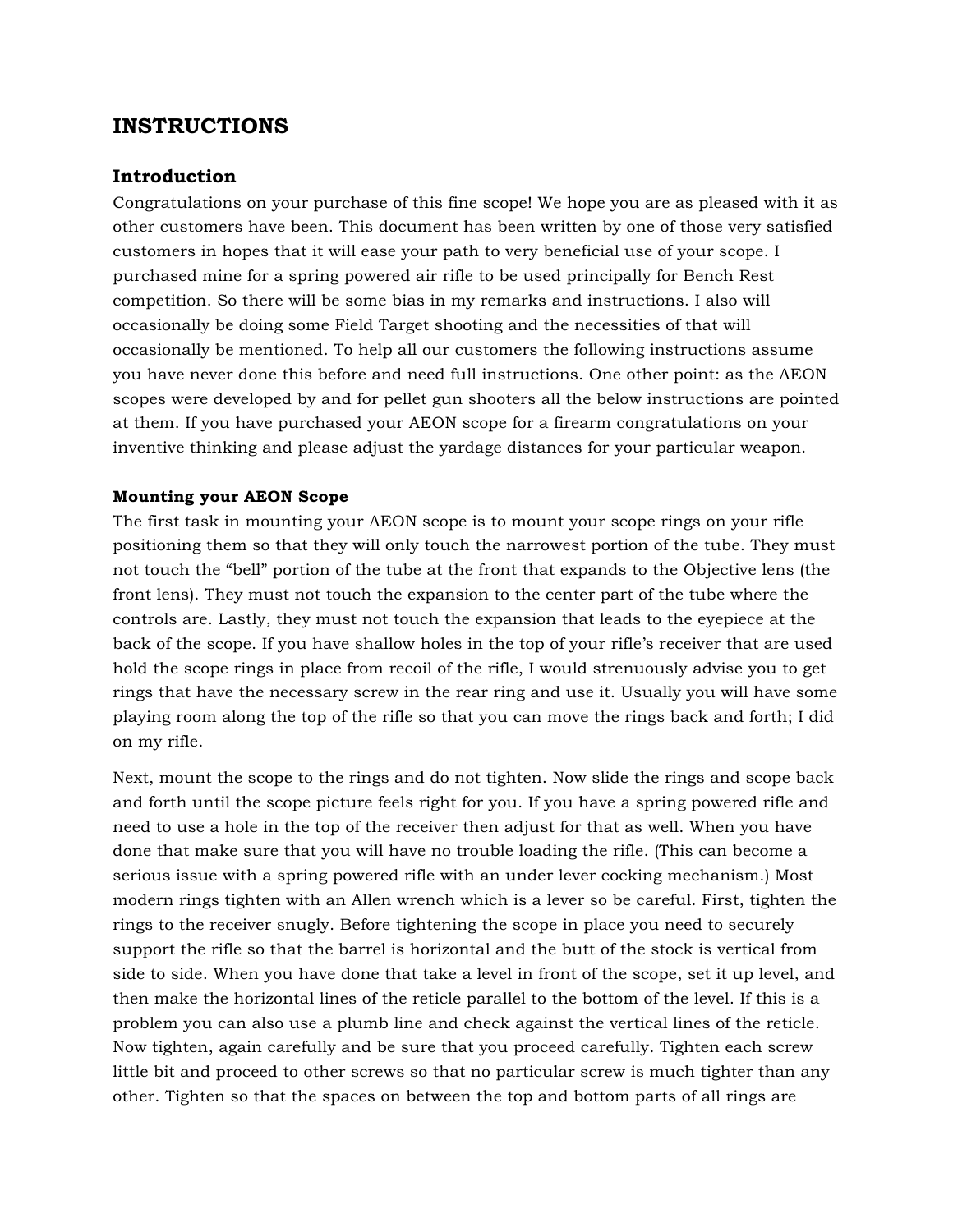roughly equal. Go back and forth from front to back and vice versa. Proceed slowly and keep checking against the level.

The next task is to focus the eyepiece. To do this, I use a technique I found online. This process makes a lot of sense to me because I have studied vision to some extent. Do this outside where you need two things: something you can see at least 60 yards away and a blank space that is all one color. Aim your AEON scope at the space and defocus it so you see nothing but a single, blurry picture. It helps if you have a sand bag or something that you stably put your rifle on for this whole process. If you must wear glasses then use the ones you intend to shoot with. (In fact, if you change those glasses in the future then redo this process.) Now, look up at your 60 yard object and keep looking at it until you are completely focused in on it. This can take up to 30 seconds. When you are focused at 60 yards then look through the eyepiece and focus it as quickly as possible. This first time will get you fairly close but you are not there yet. Now repeat the process until your quick look through the eyepiece is as sharp as you can get it. The travel on the eyepiece focusing function is just so much. For me, I am aware of the fact that no matter how good your eye doctor is your glasses are only an approximation so, if you can get away without corrective lenses, DO IT. In my case, I found that I could not focus the eyepiece for my right eye; there wasn't enough travel; it looked like I would have to wear my corrective lens. However, I had an alternative. Years ago I learned to shoot a shotgun left handed because I have a left master eye that also sees much better than my right eye. So I made a decision: I could easily focus the scope with my glasses on; or, I could use my still very good left eye. I moved over and focused the AEON scope with my left eye. I now shoot the rifle left handed because I consider the ability to see uncorrected is that important. (I do use uncorrected safety glasses as you should too.) Once your scope is focused you need to sight it in. The following procedure assumes that you are adding your AEON scope to a previously shot rifle and that you have found the pellets that work best in your rifle. If this is not the case you will need to do search out your rifle's favorite pellet at some point in sighting in your new AEON scope on your new rifle.

I would start the sighting in process by centering your controls. Each knob is printed with 15 major divisions numbered from 0 to 14. Each of these divisions is subdivided into 4 parts (the three small lines), each representing  $\frac{1}{4}$  inch at 100 yards. This means that each major division equals 1" at 100 yards. Take each control and turn it all the way in (down and to the left). The nearby table contains information to help you with your centering effort. Select your particular scope from the list and divide the number in the right column by two. That number is the number of major divisions you need to go back on each control to get to the center. If you have a scope sighting tool you should use it instead of the target technique described in the next few sentences. But, please read the read and follow all the rest of the instructions in this paragraph because you do need to find out how far from center you move the scope controls when you are aligning the scope. If you are very fussy, as I am, about accuracy then skip the rest of this paragraph and go to the next one. If not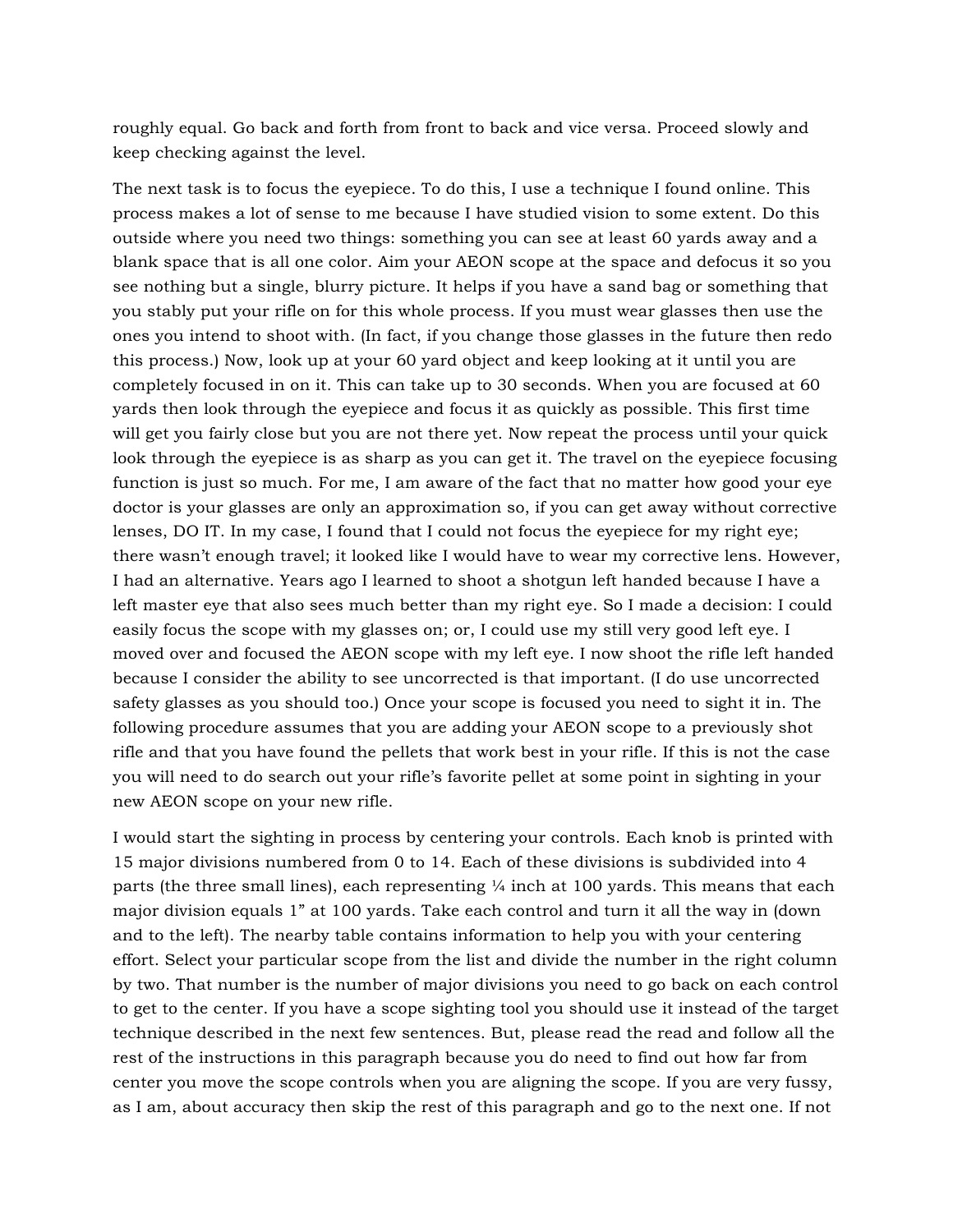set up a target some short distance away, say 5 yards away. Make the target at least an 8½ by 11 with a single dot in the center. Take a shot. Mark your shot on the paper and then move the controls trying to get the next shot closer to the dot on the paper. Also you must keep track of how many major divisions you move and in which direction each time you move either control. If you start out moving, say left 3 major divisions then decide you need to come back one remember to subtract the latter movement so your total is 2 left. Continue this process until you either hit the dot or come very close. Then move the target back another 5 yards and start with another sheet of paper and a dot. Repeat this until you get the target out to what you consider will be your longest shot and make your last test.

The reason you need to know how far from center you are is for optical reasons. All lenses are a series of compromises or tradeoffs especially near the edges of the objective (front) lens group. However, any quality lens such as those found on AEON scopes will have the most of the lens functioning very well. Again, I am fussy and need best accuracy (I do shoot bench rest, after all). When I mounted my scope, I did the above; and I was within two major divisions of the end of travel for both controls. While the picture I saw was pretty good there was distortion and my results from a bench rest were sketchy. So knowing about lenses and knowing where I was I set out to fix the problem. To get to the center I needed to go a long way to the left and I was too low in elevation. To fix the problem I used Duck Tape shims, really. I decided to put shims to correct elevation on the rear ring and shims on the front ring to correct windage. The rear ring shims need to be put opposite the direction you want to go. I was too low so I put the shims on the bottom which levered the objective down in the front and raised the line of sight through the optical train up. I corrected the too much left windage with shims on the right of the front ring which levered the objective to the left and shifted the line of sight to the right. This is complicated to say the least so persevere until you understand it. It will help you love your AEON scope all the more. In fact, I consider this process so important that I will recommend that you never move the scope controls as prescribed in the previous paragraph. Rather, simply keep adding the duct tape shims until you get the scope centered as well as possible without moving the controls. Do this and you accomplish two things: First, your target will come down through the dead center of your optical train. Second, for longer shots will, in all likelihood, not take your elevation and windage adjustments into the questionable area of your optical train. Again, this is a function of ALL optical trains, even the most expensive. When you get into those areas it will affect your parallax focusing to some extent, not something you Field Target shooters will want.

If you had to place any shims start your sight in procedure again. When more shims are not or no longer needed, your scope mounting is done and you are ready to shoot unless you have not found your gun's favorite pellet. To do that you will need to collect a bunch of various pellets in quantities of about 5 each. I would also have at least one tin of pellets of a medium weight and a good quality brand. The dealer who sold you the AEON scope and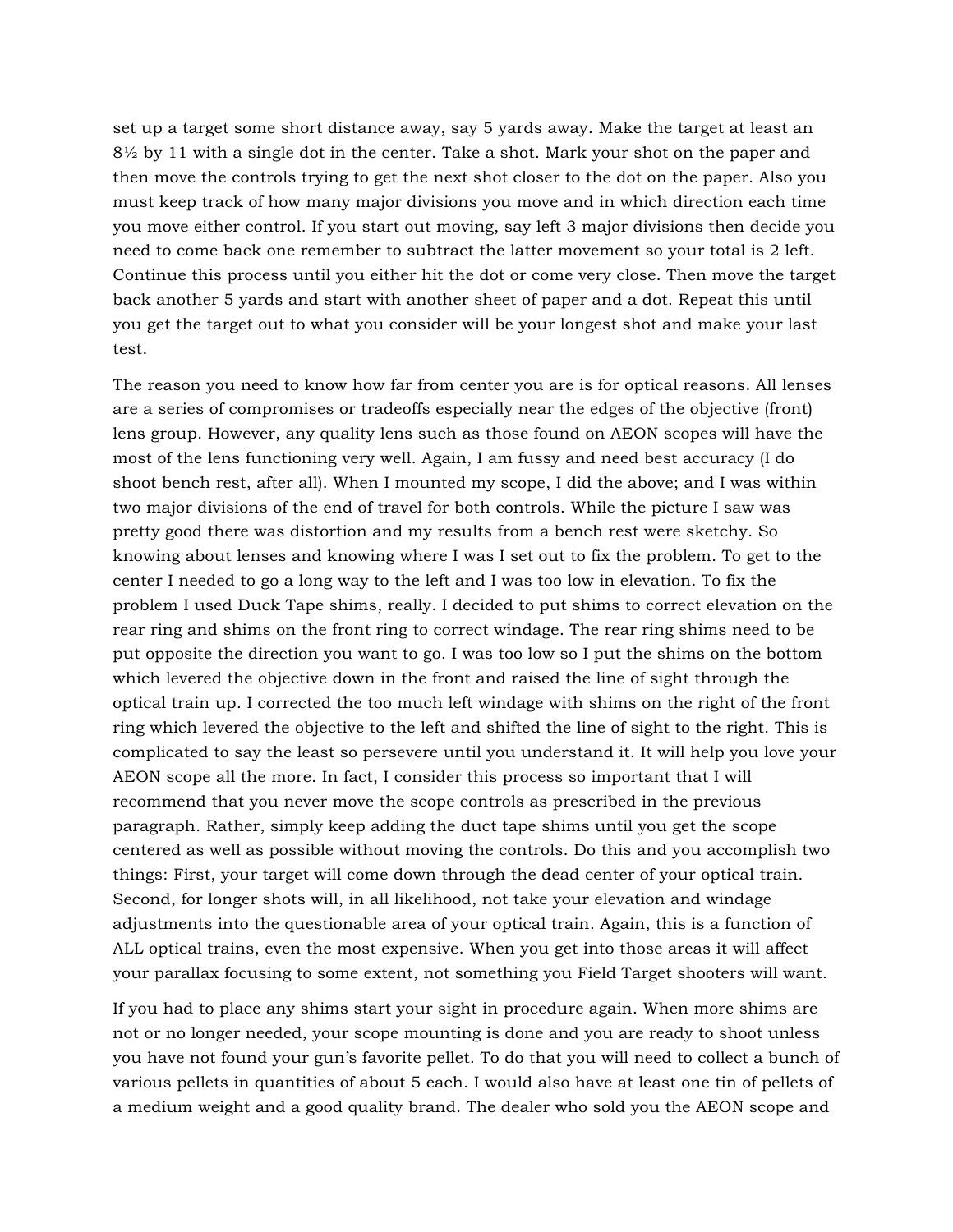rifle can suggest a good quality brand and specific pellet. Use the tin to get used to shooting your rifle, especially if it is spring powered. You need to get very used to shooting off a rest. I have a fairly complicated media filled rest and a spring powered rifle that has been difficult to learn to shoot reliably from a rest. Once you are confident in your ability to shoot off a rest take a bunch of sheets of paper approximately 4x5 inches and put a dot in the center (precision at this is unnecessary). Label each with the particular pellet name, brand and weight and fire your 5 pellets at it at some convenient distance. (As I am interested in bench rest shooting I use as close to 25 meters as I can get in my back yard.) Choose as windless a day as you can get for this procedure. Smallest group of holes wins. I actually use machinist's calipers to measure the outside distance of the two holes that are farthest apart and subtract the diameter of the pellet. That gives me the center-to-center dimension of my pattern. It is worth doing this bit of arithmetic because all the reading you do on line will refer to pattern sizes with this measurement because it removes the confusing factor of which diameter pellet you used for the test. (That makes it possible to directly compare a .177 grouping with a .22 grouping.)

### **Using Your AEON Scope**

Your AEON scope is equipped with a Side focus wheel which helps with parallax. Parallax comes into play because the line of sight through scope is offset from the line of the barrel. To correct this problem, the designers made a focus mechanism and optical element that can be used to alleviate the situation. By rotating the side focus wheel and bringing the target into sharp focus you can read off the distance to the target which is a very useful thing to know. When you finally have your scope sighted in you actually have a range of elevation values for the various distances. You probably noticed that at some distance (say 25 yards) you actually had the elevation knob at its lowest point. At say 10 yards you actually had to raise or use UP elevation to hit the black aiming dot! This was due to parallax. Beyond our supposed minimum elevation reading at say 25 yards you again will have to add more up elevation to keep hitting the target dot. This is not due to as much to parallax but more to pellet drop. (Please note that if you are using a firearm the distances will be vastly different from my examples but the same principals apply.) The most practical way to use the side wheel focusing feature you need to have the large wheel and find some opaque (preferably white in color) sticky backed tape that you can put on the smooth part of the wheel. While the focuser does not rotate a full 360 degrees this tape should also go completely around the wheel. Set your rifle on a sturdy rest and do not move it throughout the following. Get a long measuring tape and a target with printing on it. Start with the wheel in the shortest focus position and move the target out till it just comes into focus and measure the distance from the end of your barrel or the front of the scope. It probably doesn't matter which but be consistent with the measuring point. From here on you are going to be writing on the tape you put on the wheel so you need to locate a place on the scope that you can remember in the future that when the, say, 20 yard line on the wheel lines up that point you are actually 20 yards from the target. If your first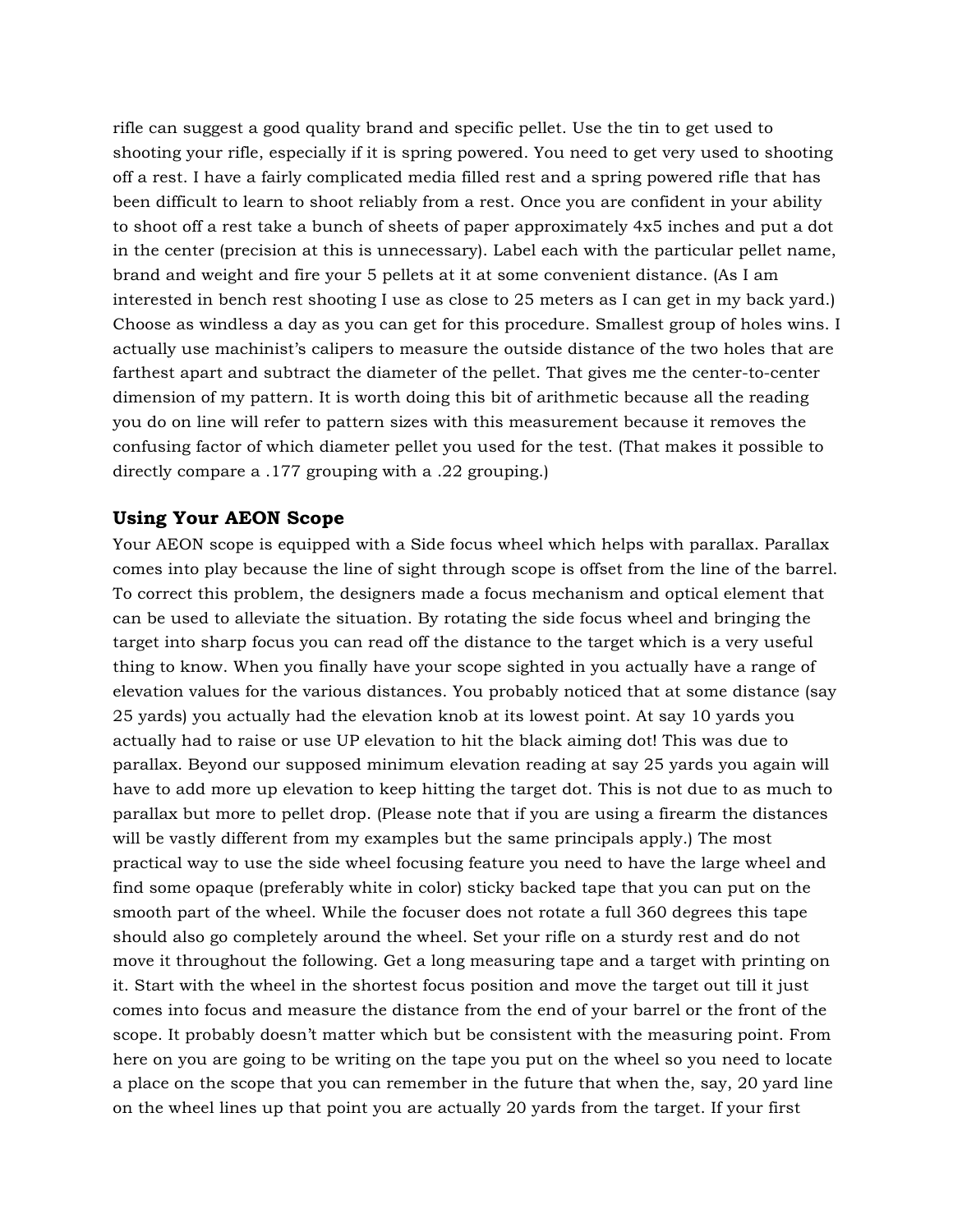measurement is less than 10 yards make a line and note the distance on the scope and move the target out to 10 yards and mark that on the scope. You may use any increment you wish after this. But, if you are intending this for pellet rifle Field Target use, make a labeled mark for every yard out to about 30 yards. Thereafter, every 5 yards will work. Such units will also work for Silhouette Target shooting. I personally will add a line for 25 M and 50 Yards where I will be shooting bench rest distances.

Once you have the distances you can set your target at these distances and find the point mentioned above where the up elevation is at its minimum. Then working backward or forward you can make a chart of how many clicks up it takes to be on target at that distance. Also, please do your best to do these latter tests on a calm day because the wind with or against you will alter the results.

The reticle on your AEON scope has vertical and horizontal lines that contain lines or dots at evenly spaced intervals. Those are there to help you with "Kentucky Windage" adjustments but there is a catch. When they design scopes they place the reticle at one of two points. Each of these points is at a place where the image is actually in focus. (That is why you went to so much trouble above to focus the reticle.) These two points are called the front and rear points. Most of the scopes you are likely to encounter use the rear focus point as does your AEON scope. So, what does that mean? Your AEON scope allows you to vary the power that you are using. As you look through the scope and vary the power you will note that the size of the reticle does not vary. What does that mean to you? It means that as you vary the power the amount of windage of each mark on the reticle also varies. For field target work where distances to the target go from 10 yards to 55 yards you should pick a power and stay with it in most instances. What that does for you is simplify the arithmetic. The following is purely an example with no basis in reality. Suppose that at the power you have chosen one hash mark equals one inch at 24 yards. At 48 yards the same hash mark will represent 2 inches of windage. At 12 yards it will equal  $\frac{1}{2}$  inch. If, like me, you do not like the arithmetic approach you can pick a calm day and go shoot to work out the windage amount at each of the divisions on your side wheel. I prefer this approach because in the heat of competition it is easy to make mental mistakes. So make and have your chart handy.

So what power should you choose? Here are some guidelines: If field target is your preference then you probably bought an 8-32 or 10-40. Most people will use the maximum power but before you do that consider this. At some of the competitions you will be shooting into shadows with possible a dark colored target in those shadows on a cloudy day. This means that at full power for your scope the exit pupil will be at its smallest and you will get the dimmest image possible. I am 76 and I have tentatively chosen 24X on my 8-32 for my hash mark testing. I do this because I want the 2.1 exit pupil for my older eyes. (The formula for finding exit pupil is to divide 50 (the size of your objective lens on the AEON scopes) by the power you are at.) This is complicated by the fact that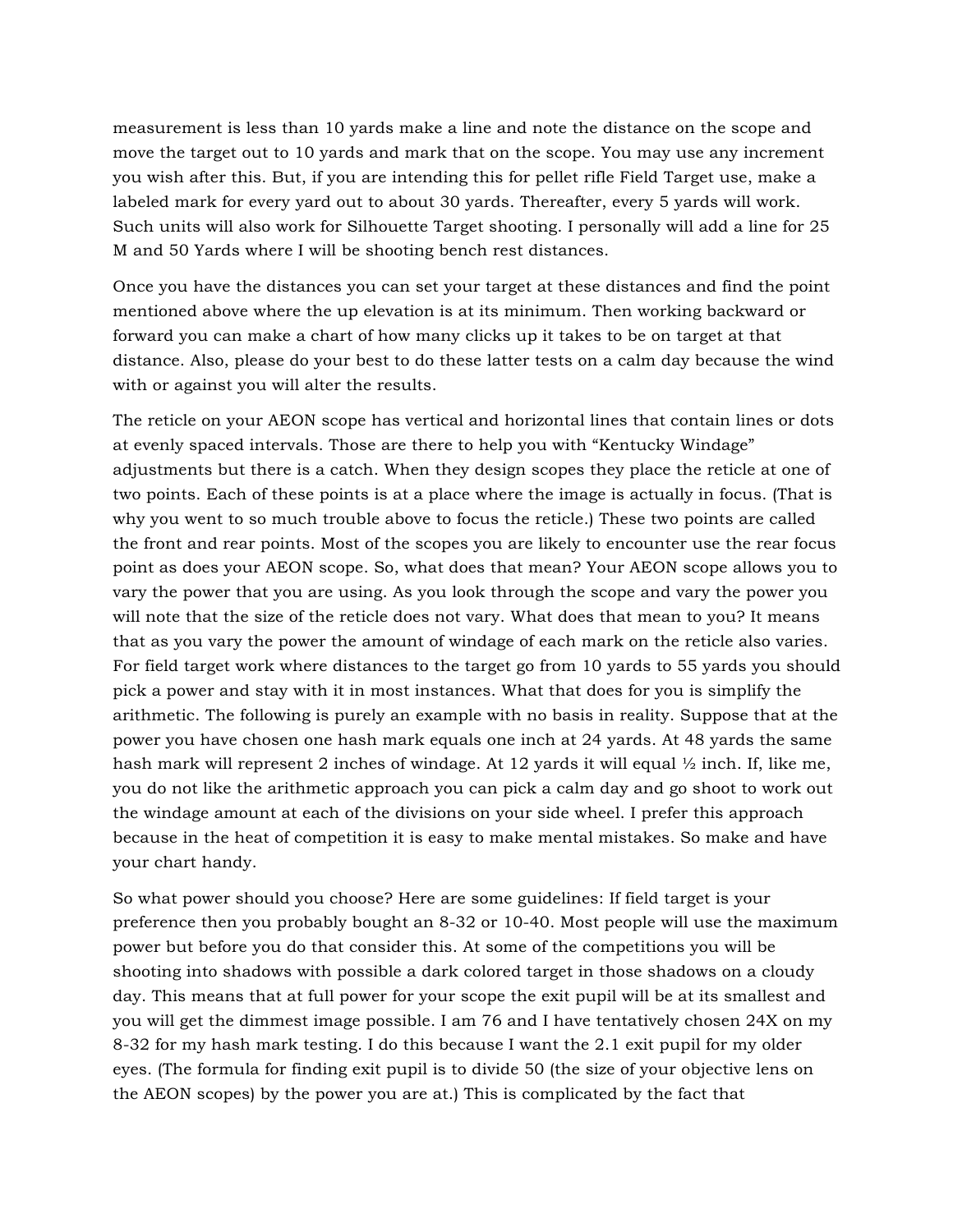occasionally you are forced to use the offhand position on some shots. Holding the rifle steady enough to get a reasonably steady picture in the offhand position at say 32X is extremely difficult. So, choose something much lower, say 12X and repeat the mark evaluation test. AND DO NOT LOSE YOUR RESULTS CARD, IN FACT, COVER IT IN PLASTIC.

## **Caring for your AEON Scope**

Dust on the lenses does distort viewing so always keep the covers closed when not using the scope to prevent as much dust as possible. However, a little dust on the optics is not that bad so just leave it there until it builds up a bit. When you elect to clean off the dust be gentle and whatever you do never blow off the dust with your breath. Suffer through the dust rather than blowing it off because your breath delivers more than just air. It also delivers water vapor which has dissolved in it other chemicals that can harm your very necessary lens coatings. You must protect those coatings at all costs because they make viewing so much better. They eliminate internal reflections that you would see as glare and ghost images. They actually enhance the transmission of the image to your eye as well. I purchased a pen-like gadget that has a brush on one end and a very soft device on the other end. The brush is for the dust and you should be very gentle in its use. The soft device is for the occasional spots of stuff that can end up on the lens and does not respond to a soft flick with the brush. Of course, be gentle with the use of that end as well.

Occasionally it is a good idea to check the tightness of screws on your mounts. You may have loosening at first but that probably will go away in time. Still, it doesn't hurt to keep checking.

## **Warranty Information**

AEON Scopes offer a Limited Lifetime Warranty for all new scopes, binoculars and spotting scopes. AEON products is warranted by AEON SCOPES USA to be free from defects in material and workmanship for the lifetime of the products by the original consumer purchaser. During this period if the products are found to have defects in material or workmanship, AEON will replace the product with the same product, or a product of comparable specifications and value.

This Limited Lifetime Warranty does not apply to:

1 Any product that has been subject to abuse, misuse, neglect, alteration, abnormal use or accident.

2. Any defects or damage directly or indirectly caused by the use of unauthorized replacement parts and/or service performed by unauthorized personnel.

3. Any accessory items such as lens caps, straps and cases.